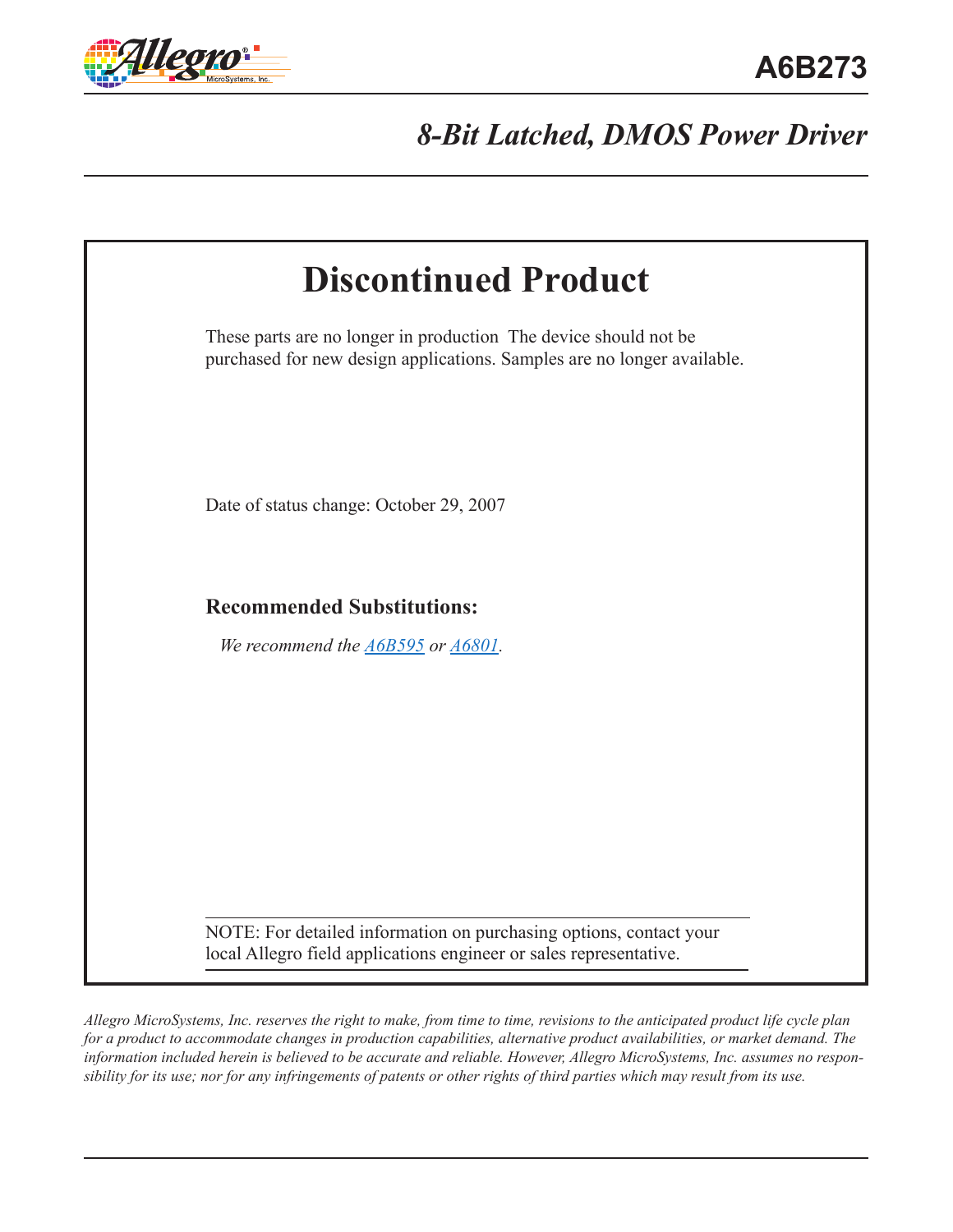# **6B273**

# *8-BIT LATCHED DMOS POWER DRIVER*



Note that the A6B273KA (DIP) and the A6B273KLW (SOIC) are electrically identical and share a common terminal number assignment.

#### **ABSOLUTE MAXIMUM RATINGS** at  $T_A = 25^\circ \text{C}$

| Output Drain Current,                                                                                        |
|--------------------------------------------------------------------------------------------------------------|
|                                                                                                              |
|                                                                                                              |
| Single-Pulse Avalanche Energy,                                                                               |
|                                                                                                              |
|                                                                                                              |
| Input Voltage Range,                                                                                         |
|                                                                                                              |
| Package Power Dissipation,                                                                                   |
|                                                                                                              |
| Operating Temperature Range,                                                                                 |
|                                                                                                              |
| Storage Temperature Range,                                                                                   |
|                                                                                                              |
| * Each output, all outputs on.                                                                               |
| † Pulse duration $\leq 100$ µs, duty cycle $\leq 2\%$ .                                                      |
| Caution: These CMOS devices have input static<br>protection (Class 3) but are still susceptible to damage if |

*exposed to extremely high static electrical charges.*

The A6B273KA and A6B273KLW combine eight (positive-edgetriggered D-type) data latches and DMOS outputs for systems requiring relatively high load power. Driver applications include relays, solenoids, and other medium-current or high-voltage peripheral power loads. The CMOS inputs and latches allow direct interfacing with microprocessor-based systems. Use with TTL may require appropriate pull-up resistors to ensure an input logic high.

The DMOS output inverts the DATA input. All of the output drivers are disabled (the DMOS sink drivers turned OFF) with the CLEAR input low. The A6B273KA/KLW DMOS open-drain outputs are capable of sinking up to 500 mA. Similar devices with reduced  $r_{DS(0)}$  are available as the A6273KA/KLW.

The A6B273KA is furnished in a 20-pin dual in-line plastic package. The A6B273KLW is furnished in a 20-lead wide-body, small-outline plastic package (SOIC) with gull-wing leads for surfacemount applications. Copper lead frames, reduced supply current requirements, and low on-state resistance allow both devices to sink 150 mA from all outputs continuously, to ambient temperatures over 85°C.

#### **FEATURES**

- 50 V Minimum Output Clamp Voltage
- 150 mA Output Current (all outputs simultaneously)
- $\blacksquare$  5  $\Omega$  Typical  $r_{DS(on)}$
- Low Power Consumption
- Replacements for TPIC6B273N and TPIC6B273DW

#### **Selection Guide**

| <b>Part Number</b> | ∣ Pb-free* ∣ | Package      | <b>Packing</b> | $R_{\theta$ JA<br>$(^{\circ}C/W)$ | $R_{\theta \text{JC}}$<br>$(^{\circ}$ C/W) |
|--------------------|--------------|--------------|----------------|-----------------------------------|--------------------------------------------|
| A6B273KLW-T        | Yes          | 20-pin SOICW | 37 per tube    | 70                                | 17                                         |
| A6B273KLWTR-T      | Yes          | 20-pin SOICW | 1000 per reel  | 70                                | 17                                         |

\*Pb-based variants are being phased out of the product line. Some variants cited in this footnote are in production but have been determined to be LAST TIME BUY or NOT FOR NEW DESIGN. This classification indicates that sale of this device is currently restricted to existing customer applications. The variants should not be purchased for new design applications because obsolescence in the near future is probable. Samples are no longer available. Status change for LAST TIME BUY: October 31, 2006. Deadline for receipt of LAST TIME BUY orders: April 27, 2007. These variants include: A6B273KLW and A6B273KLWTR. Status change for NOT FOR NEW DESIGN: May 1, 2006. These variants include: A6B273KA.

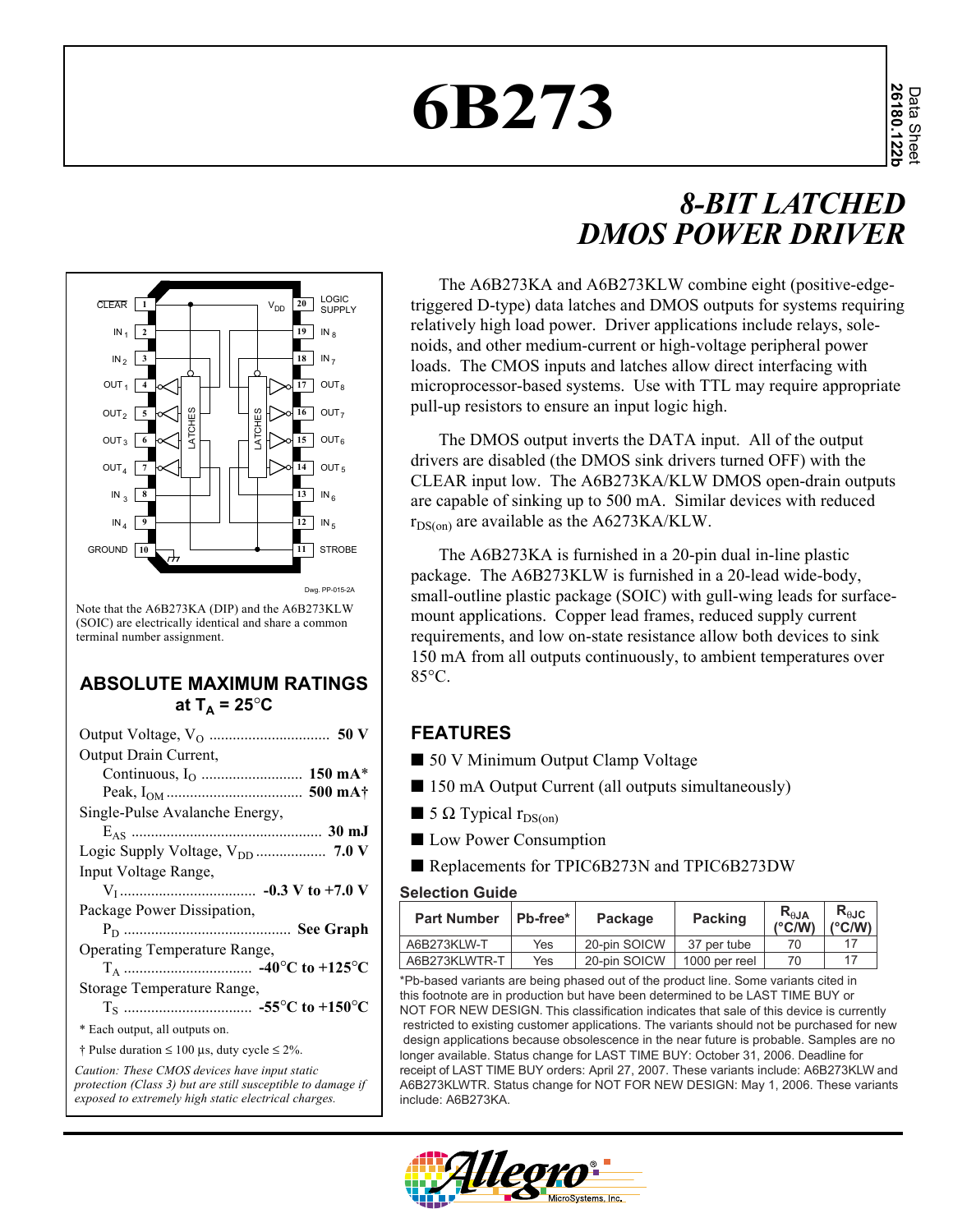



#### **LOGIC SYMBOL**



Dwg. FP-046-1A



**LOGIC INPUTS DMOS POWER DRIVER OUTPUT**

| <b>CLEAR</b> | <b>Inputs</b><br><b>STROBE</b> | IN <sub>X</sub> | OUT <sub>x</sub> |
|--------------|--------------------------------|-----------------|------------------|
|              |                                |                 |                  |
| н            |                                |                 |                  |
|              |                                |                 |                  |
|              |                                |                 |                  |

**FUNCTION TABLE**

L = Low Logic Level

H = High Logic Level

 $X = I$ rrelevant

R = Previous State



115 Northeast Cutoff, Box 15036 Worcester, Massachusetts 01615-0036 (508) 853-5000 W Copyright © 2002 Allegro MicroSystems, Inc.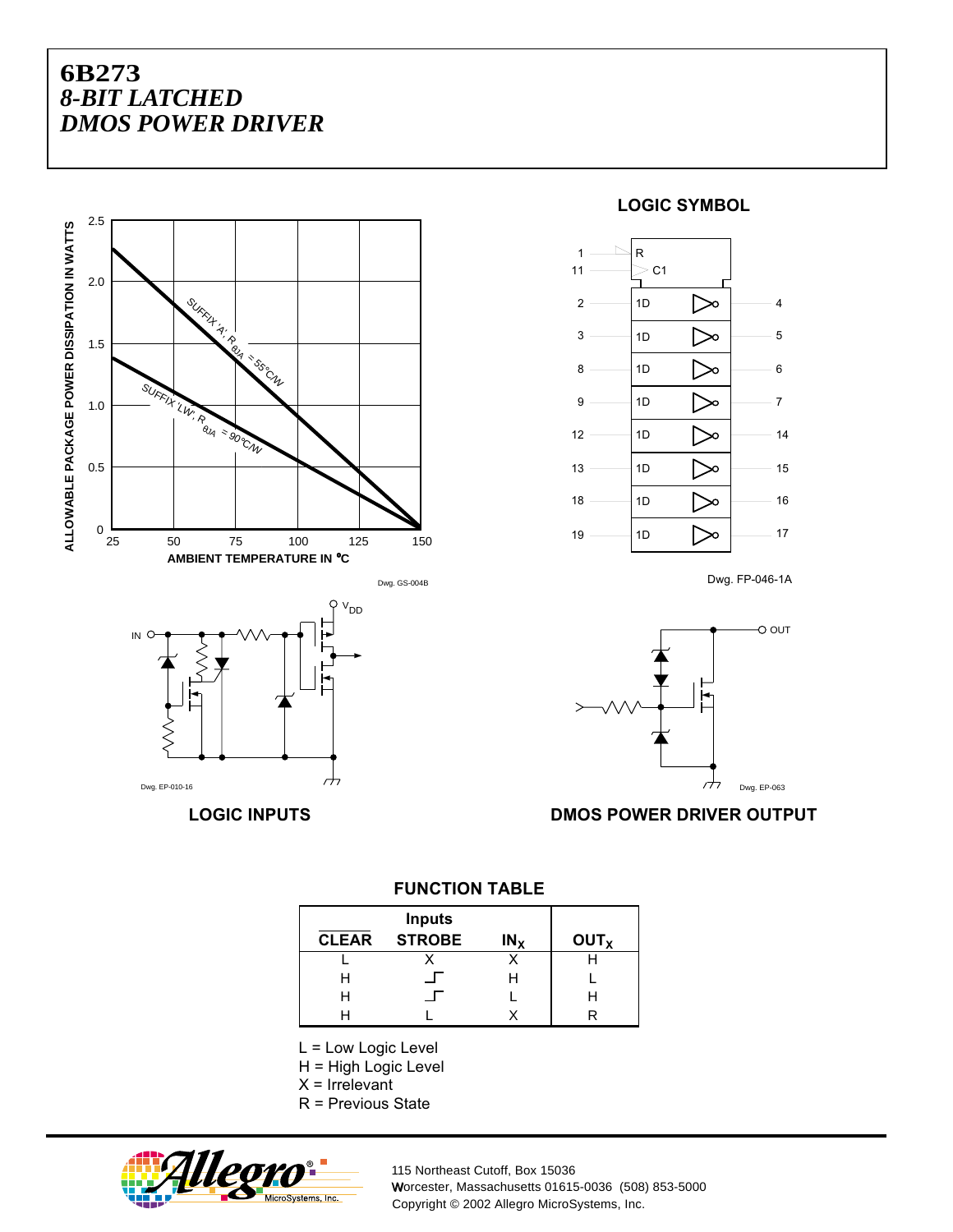

#### **FUNCTIONAL BLOCK DIAGRAM**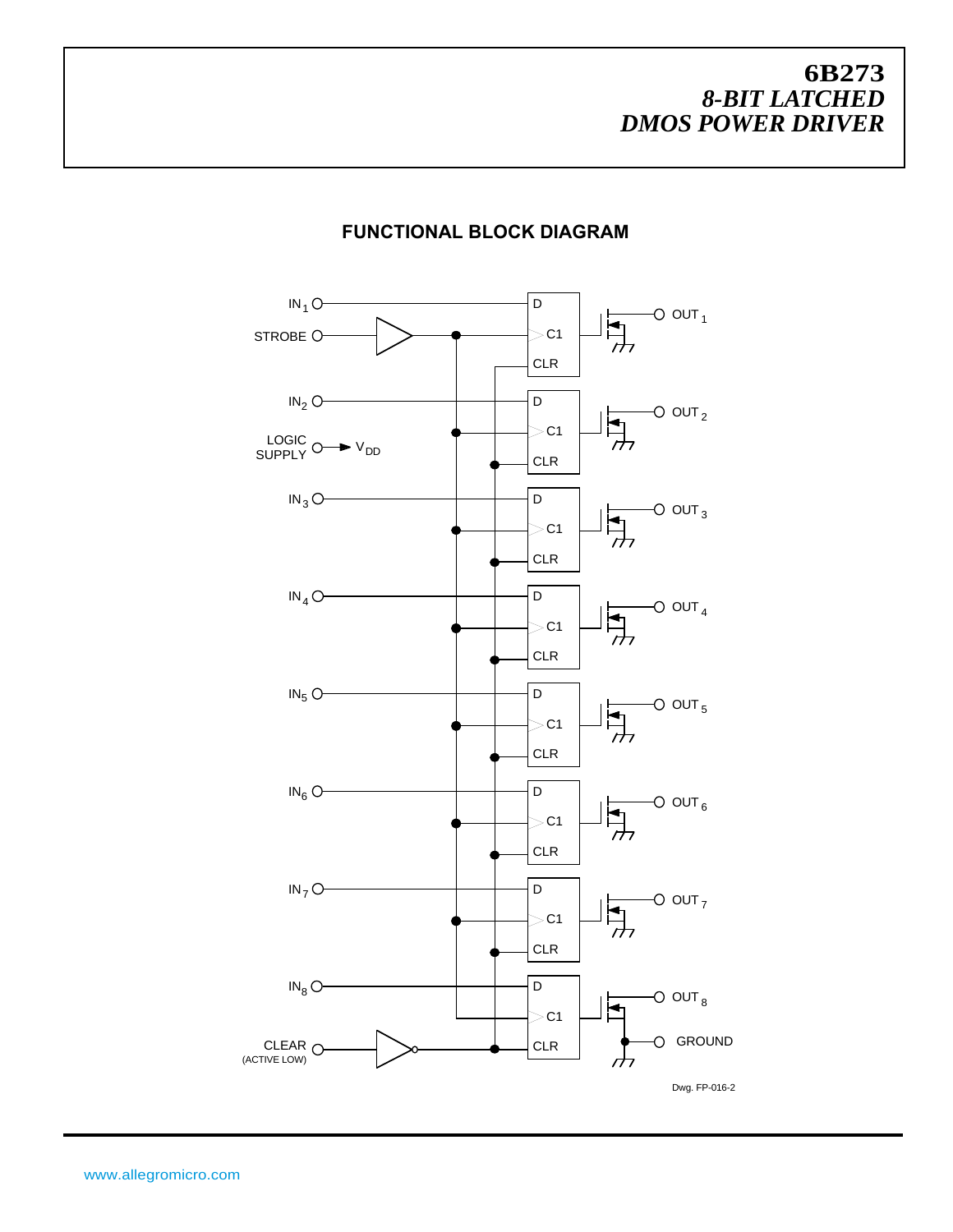#### **RECOMMENDED OPERATING CONDITIONS**

over operating temperature range

| Logic Supply Voltage Range, $V_{DD}$ 4.5 V to 5.5 V |  |
|-----------------------------------------------------|--|
|                                                     |  |
|                                                     |  |

#### ELECTRICAL CHARACTERISTICS at T<sub>A</sub> = +25°C, V<sub>DD</sub> = 5 V, t<sub>ir</sub> = t<sub>if</sub> ≤ 10 ns (unless otherwise **specified).**

|                             |                  |                                                                         | Limits |      |        |              |
|-----------------------------|------------------|-------------------------------------------------------------------------|--------|------|--------|--------------|
| <b>Characteristic</b>       | Symbol           | <b>Test Conditions</b>                                                  | Min.   | Typ. | Max.   | <b>Units</b> |
| Logic Supply Voltage        | $V_{DD}$         | Operating                                                               | 4.5    | 5.0  | 5.5    | V            |
| Output Breakdown<br>Voltage | $V_{(BR)DSX}$    | $IO$ = 1 mA                                                             | 50     |      |        | $\vee$       |
| Off-State Output            | $I_{DSX}$        | $V_{\Omega}$ = 40 V, $V_{\text{DD}}$ = 5.5 V                            |        | 0.1  | 5.0    | μA           |
| Current                     |                  | $V_{\Omega}$ = 40 V, V <sub>DD</sub> = 5.5 V, T <sub>A</sub> = 125°C    |        | 0.15 | 8.0    | μA           |
| <b>Static Drain-Source</b>  | $r_{DS(on)}$     | $I_{\Omega}$ = 100 mA, $V_{\text{DD}}$ = 4.5 V                          |        | 4.2  | 5.7    | Ω            |
| <b>On-State Resistance</b>  |                  | $I_{\Omega}$ = 100 mA, $V_{\text{DD}}$ = 4.5 V, T <sub>A</sub> = 125 °C |        | 6.8  | 9.5    | $\Omega$     |
|                             |                  | $I_{\Omega}$ = 350 mA, $V_{\text{DD}}$ = 4.5 V (see note)               |        | 5.5  | 8.0    | Ω            |
| Nominal Output<br>Current   | $I_{ON}$         | $V_{DS(on)} = 0.5 V$ , T <sub>A</sub> = 85°C                            |        | 90   |        | mA           |
| Logic Input Current         | Īщ               | $V_1 = V_{DD} = 5.5 V$                                                  |        |      | 1.0    | μA           |
|                             | I <sub>IL</sub>  | $V_1 = 0$ , $V_{DD} = 5.5$ V                                            |        |      | $-1.0$ | μA           |
| Prop. Delay Time            | $t_{PIH}$        | $I_{\Omega}$ = 100 mA, C <sub>L</sub> = 30 pF                           |        | 150  |        | ns           |
|                             | $t_{\text{PHL}}$ | $I_{\Omega}$ = 100 mA, C <sub>L</sub> = 30 pF                           |        | 90   |        | ns           |
| <b>Output Rise Time</b>     | $t_{r}$          | $I_{\Omega}$ = 100 mA, C <sub>1</sub> = 30 pF                           |        | 200  |        | ns           |
| <b>Output Fall Time</b>     | $t_{f}$          | $I_{\Omega}$ = 100 mA, C <sub>L</sub> = 30 pF                           |        | 200  |        | ns           |
| <b>Supply Current</b>       | $I_{DD(OFF)}$    | $V_{DD}$ = 5.5 V, Outputs off                                           |        | 20   | 100    | μA           |
|                             | $I_{DD(ON)}$     | $V_{DD}$ = 5.5 V, Outputs on                                            |        | 150  | 300    | $\mu$ A      |

Typical Data is at  $V_{DD} = 5$  V and is for design information only.

NOTE — Pulse test, duration ≤100 µs, duty cycle ≤2%.

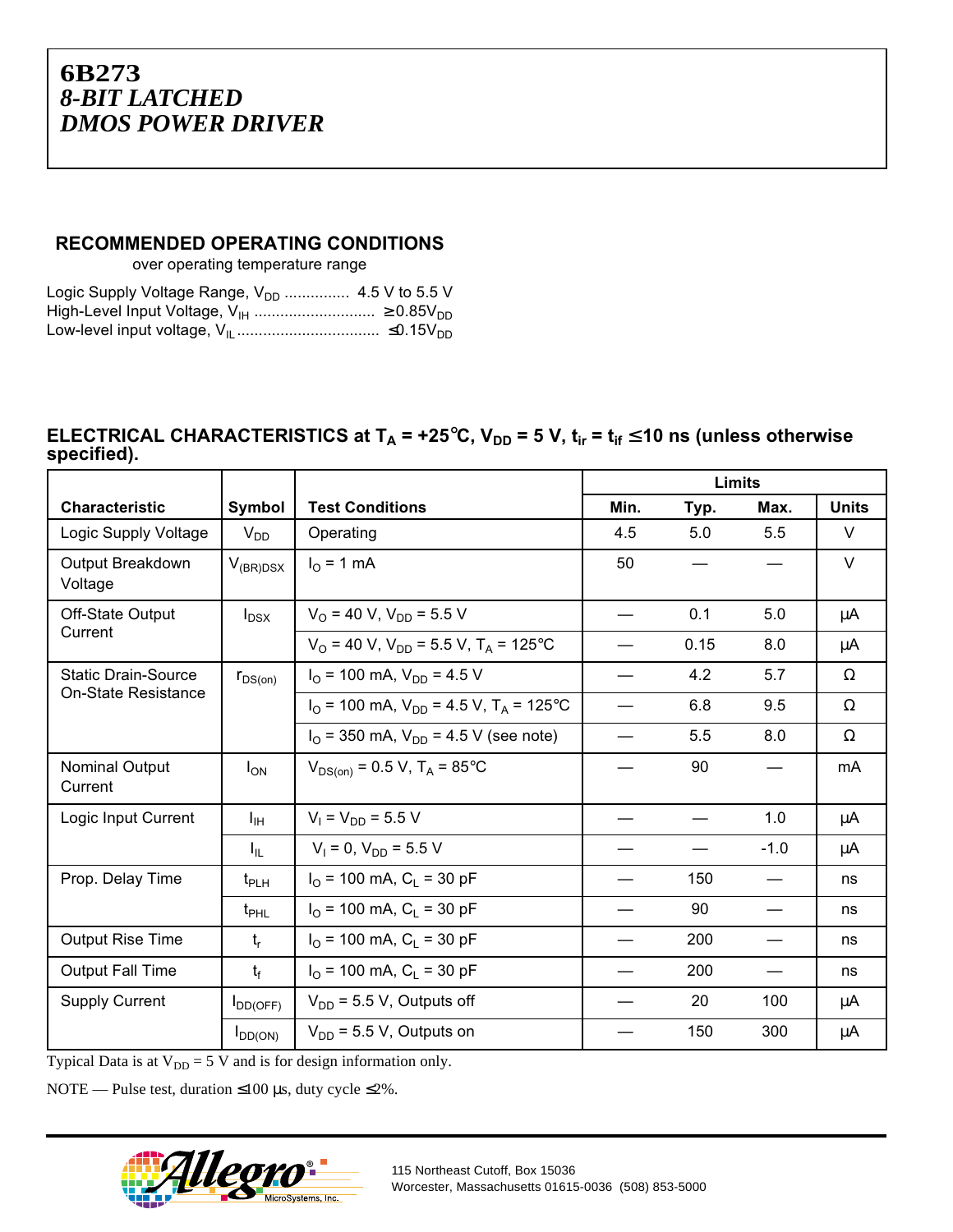#### **TIMING REQUIREMENTS**



Dwg. WP-036-1

| <b>Input Active Time Before Strobe</b> |  |
|----------------------------------------|--|
|                                        |  |
| Input Active Time After Strobe         |  |
|                                        |  |
|                                        |  |
|                                        |  |
|                                        |  |
|                                        |  |



 $E_{AS} = I_{AS}$  x  $V_{(BR)DSX}$  x  $t_{AV}/2$ 

#### **TEST CIRCUITS**

**Single-Pulse Avalanche Energy Test Circuit and Waveforms**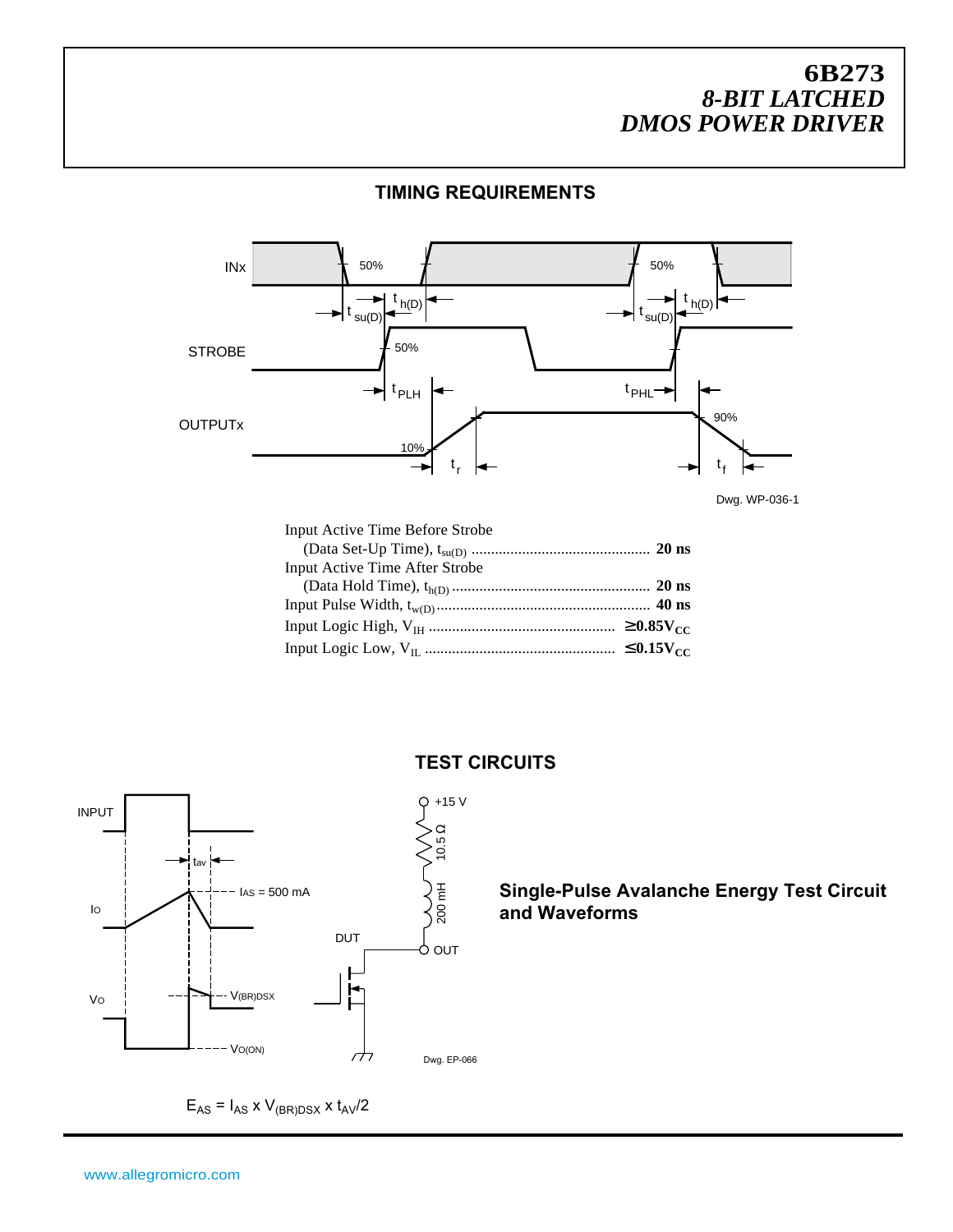|  | <b>TERMINAL DESCRIPTIONS</b> |
|--|------------------------------|
|--|------------------------------|

| <b>Terminal No.</b> | <b>Terminal Name</b> | <b>Function</b>                                                                                                                              |
|---------------------|----------------------|----------------------------------------------------------------------------------------------------------------------------------------------|
| 1                   | <b>CLEAR</b>         | When (active) LOW, all latches are reset and all outputs go HIGH (turn OFF).                                                                 |
| $\overline{2}$      | $IN_1$               | CMOS data input to a latch. When strobed, the output then inverts the data<br>input (IN <sub>1</sub> = HIGH, OUT <sub>1</sub> = LOW).        |
| 3                   | IN <sub>2</sub>      | CMOS data input to a latch. When strobed, the output then inverts the data<br>input (IN <sub>2</sub> = HIGH, OUT <sub>2</sub> = LOW).        |
| 4                   | OUT <sub>1</sub>     | Current-sinking, open-drain DMOS output.                                                                                                     |
| 5                   | OUT <sub>2</sub>     | Current-sinking, open-drain DMOS output.                                                                                                     |
| 6                   | OUT <sub>3</sub>     | Current-sinking, open-drain DMOS output.                                                                                                     |
| 7                   | OUT <sub>4</sub>     | Current-sinking, open-drain DMOS output.                                                                                                     |
| 8                   | IN <sub>3</sub>      | CMOS data input to a latch. When strobed, the output then inverts the data<br>input (IN <sub>3</sub> = HIGH, OUT <sub>3</sub> = LOW).        |
| 9                   | $IN_4$               | CMOS data input to a latch. When strobed, the output then inverts the data<br>input (IN <sub>4</sub> = HIGH, OUT <sub>4</sub> = LOW).        |
| 10                  | <b>GROUND</b>        | Reference terminal for all voltage measurements.                                                                                             |
| 11                  | <b>STROBE</b>        | A CMOS dynamic input to all latches. Data on each $IN_x$ terminal is loaded<br>into its associated latch on a low-to-high STROBE transition. |
| 12                  | IN <sub>5</sub>      | CMOS data input to a latch. When strobed, the output then inverts the data<br>input (IN <sub>5</sub> = HIGH, OUT <sub>5</sub> = LOW).        |
| 13                  | IN <sub>6</sub>      | CMOS data input to a latch. When strobed, the output then inverts the data<br>input (IN <sub>6</sub> = HIGH, OUT <sub>6</sub> = LOW).        |
| 14                  | OUT <sub>5</sub>     | Current-sinking, open-drain DMOS output.                                                                                                     |
| 15                  | OUT <sub>6</sub>     | Current-sinking, open-drain DMOS output.                                                                                                     |
| 16                  | OUT <sub>7</sub>     | Current-sinking, open-drain DMOS output.                                                                                                     |
| 17                  | OUT <sub>8</sub>     | Current-sinking, open-drain DMOS output.                                                                                                     |
| 18                  | IN <sub>7</sub>      | CMOS data input to a latch. When strobed, the output then inverts the data<br>input (IN <sub>7</sub> = HIGH, OUT <sub>7</sub> = LOW).        |
| 19                  | $IN_8$               | CMOS data input to a latch. When strobed, the output then inverts the data<br>input (IN <sub>8</sub> = HIGH, OUT <sub>8</sub> = LOW).        |
| 20                  | <b>LOGIC SUPPLY</b>  | $(V_{DD})$ The logic supply voltage (typically 5 V).                                                                                         |



115 Northeast Cutoff, Box 15036 Worcester, Massachusetts 01615-0036 (508) 853-5000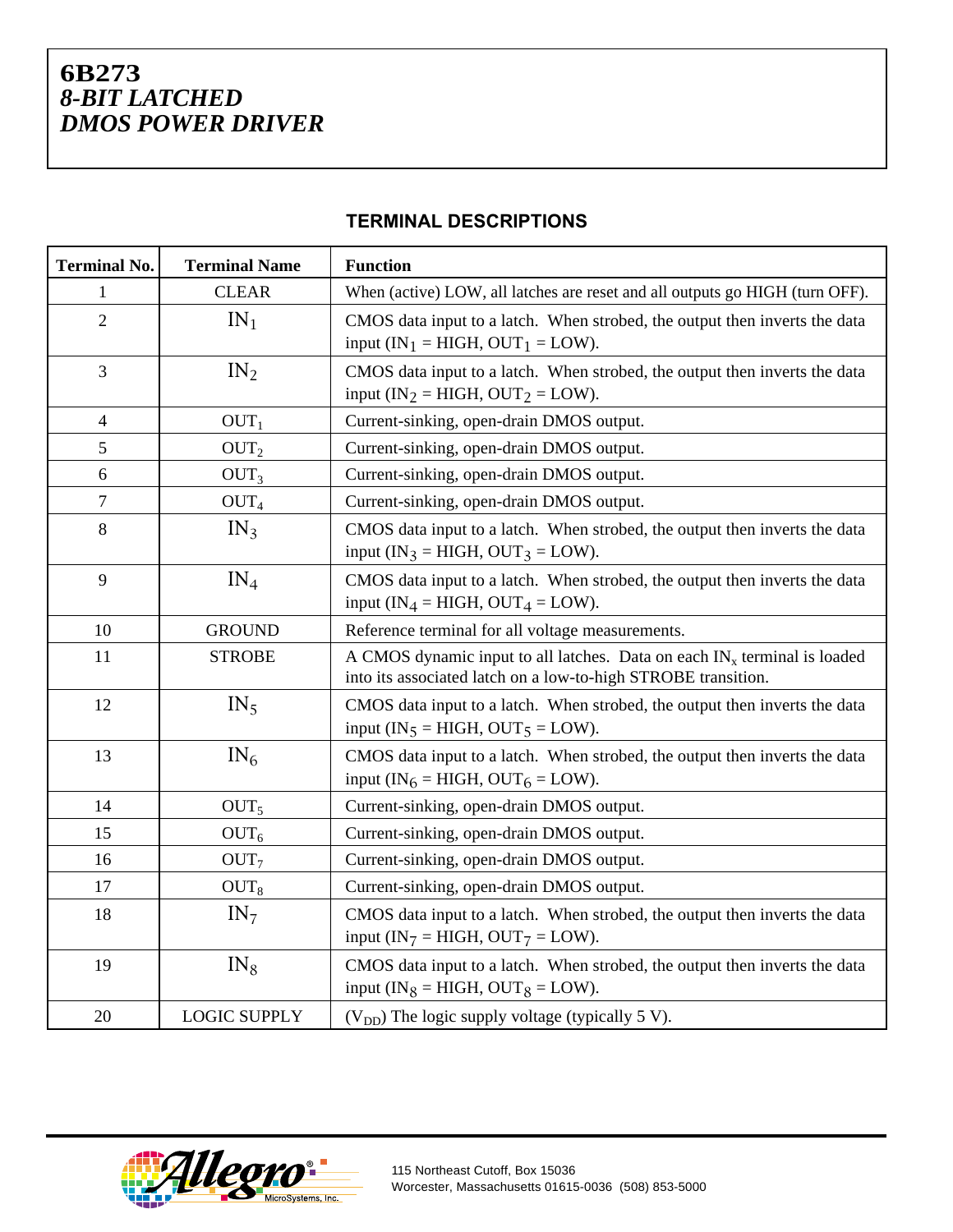

**A6B273KA** Dimensions in Inches

NOTES: 1. Exact body and lead configuration at vendor's option within limits shown.

- 2. Lead spacing tolerance is non-cumulative.
- 3. Lead thickness is measured at seating plane or below.
- 4. Supplied in standard sticks/tubes of 18 devices.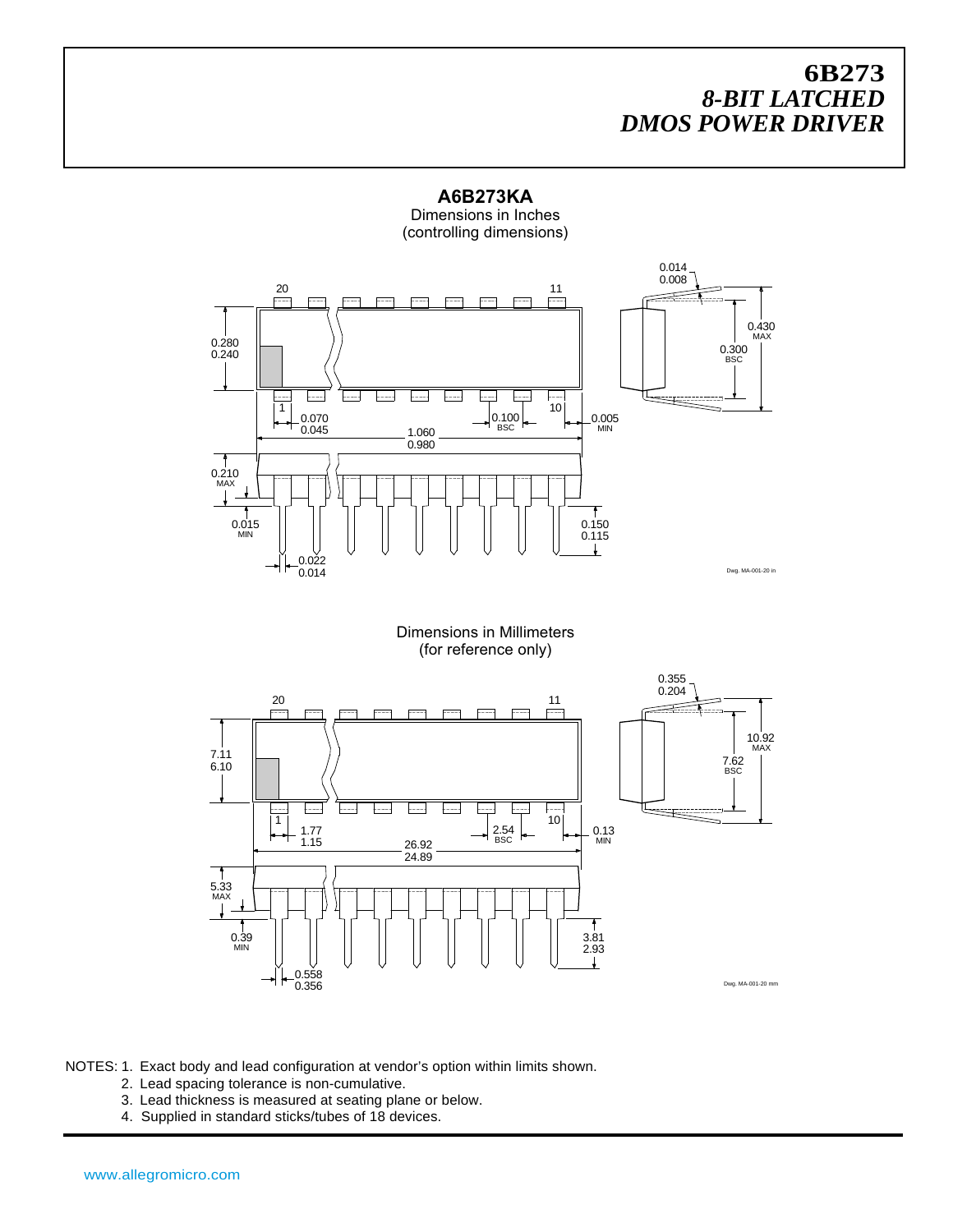

**A6B273KLW** Dimensions in Inches

NOTES: 1. Exact body and lead configuration at vendor's option within limits shown.

- 2. Lead spacing tolerance is non-cumulative.
	- 3. Supplied in standard sticks/tubes of 37 devices or add 'TR' to part number for tape and reel.



115 Northeast Cutoff, Box 15036 Worcester, Massachusetts 01615-0036 (508) 853-5000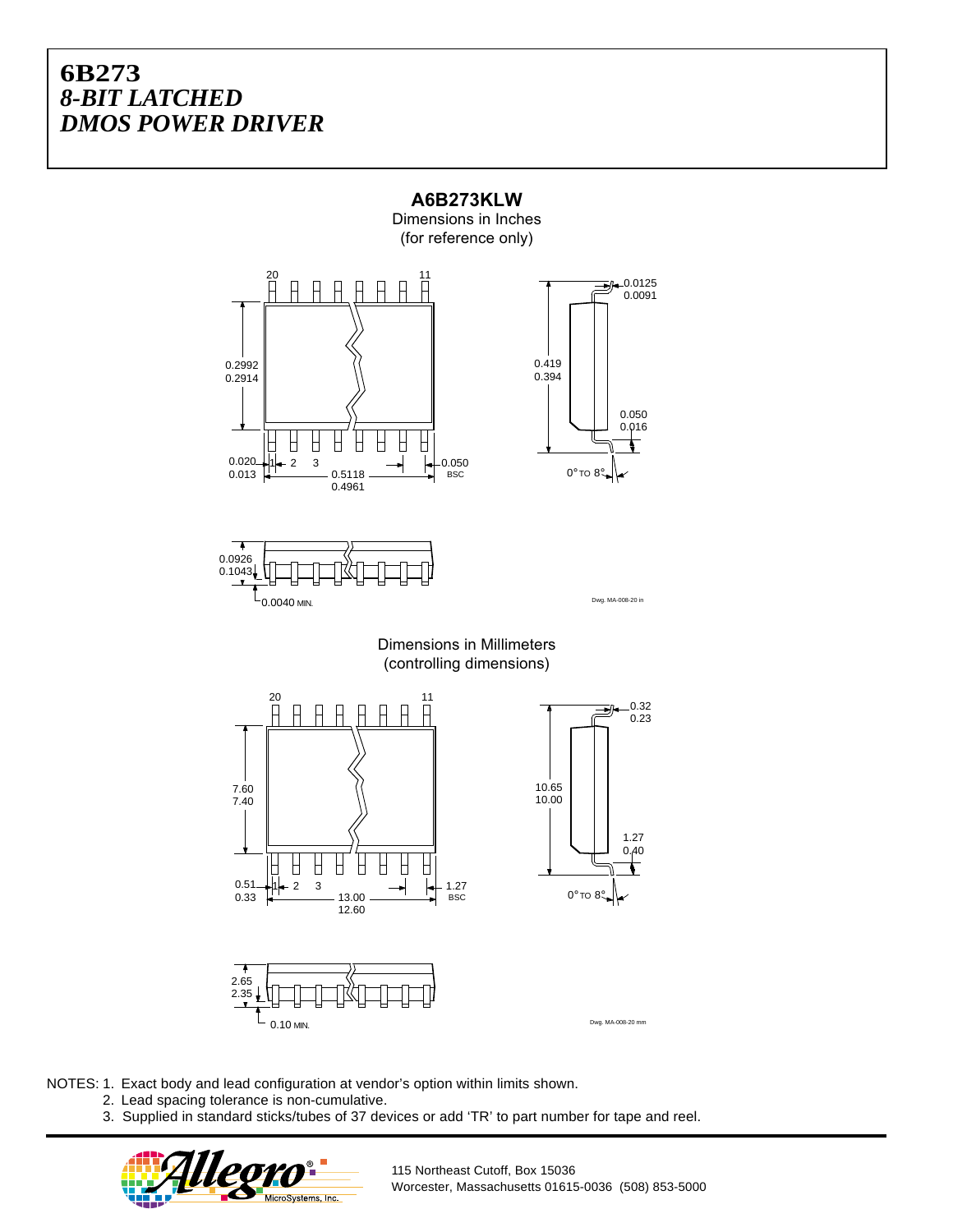*The products described here are manufactured under one or more U.S. patents or U.S. patents pending.*

*Allegro MicroSystems, Inc. reserves the right to make, from time to time, such departures from the detail specifications as may be required to permit improvements in the performance, reliability, or manufacturability of its products. Before placing an order, the user is cautioned to verify that the information being relied upon is current.*

*Allegro products are not authorized for use as critical components in life-support devices or systems without express written approval.*

*The information included herein is believed to be accurate and reliable. However, Allegro MicroSystems, Inc. assumes no responsibility for its use; nor for any infringement of patents or other rights of third parties which may result from its use.*